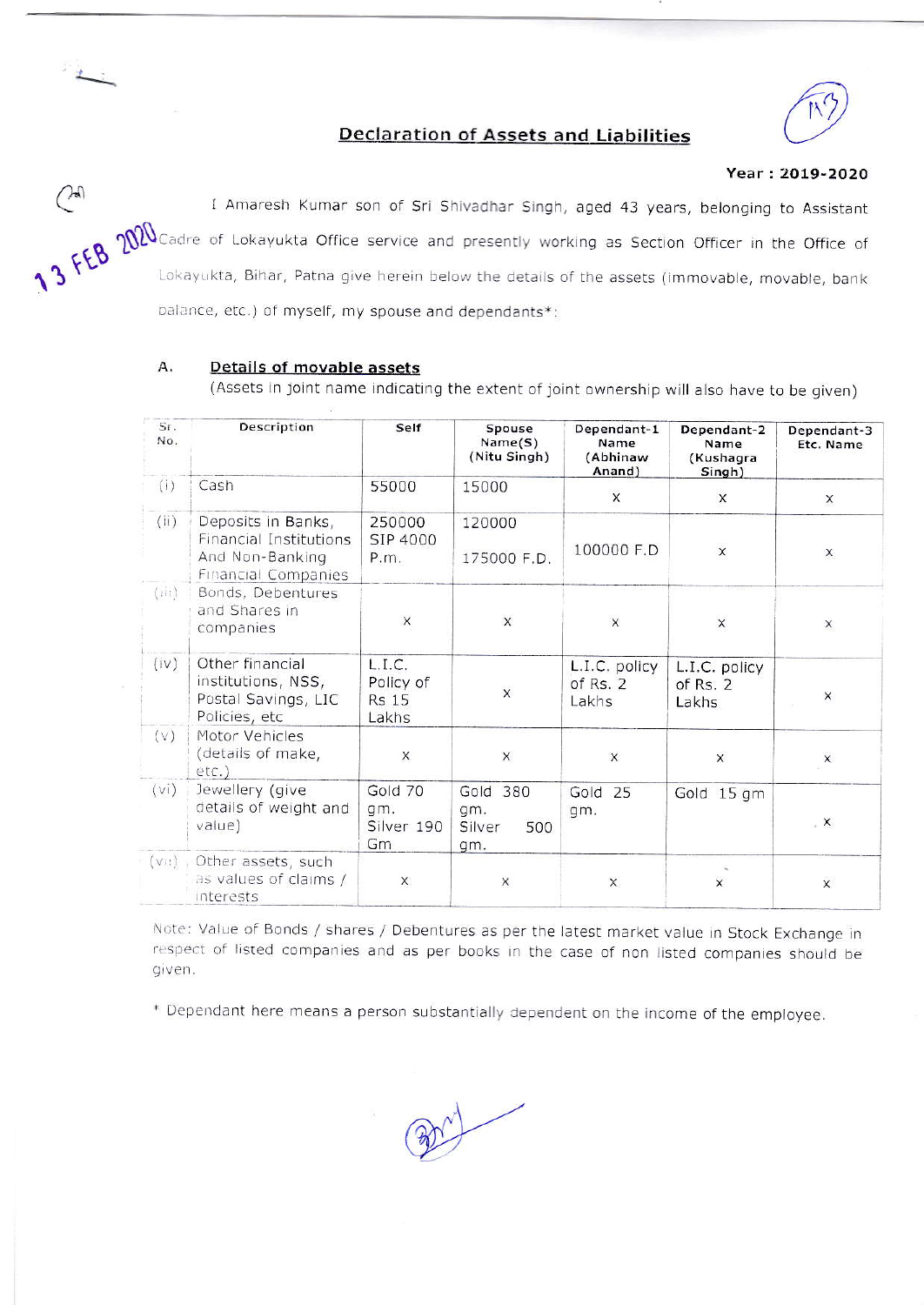### **Details of Immovable assets** В.

[Note: Properties in joint ownership indicating the extent of joint ownership will also have to be indicated]

| Sr.<br>No. | Description                                                                                                                                                       | Self         | Spouse<br>Name(S)                                                                               | Dependant-1<br>Name | Dependant-2<br>Name | Dependant-3<br>Etc. Name |
|------------|-------------------------------------------------------------------------------------------------------------------------------------------------------------------|--------------|-------------------------------------------------------------------------------------------------|---------------------|---------------------|--------------------------|
| (i)        | Agricultural Land<br>- Location(s)<br>- Survey number(s)<br>- Extent (Total<br>measurement)<br>-Current market value                                              | X            | Х                                                                                               | $\pmb{\times}$      | $\pmb{\times}$      | $\mathsf{x}$             |
| (ii)       | Non-Agricultural Land<br>- Location(s)<br>- Survey number(s)<br>- Extent (Total<br>measurement)<br>-Current market value                                          | X            | $\times$                                                                                        | $\times$            | $\times$            | X                        |
| (iii)      | <b>Buildings</b><br>(Commercial and<br>residential)<br>Location(s)<br>- Survey /door<br>number(s)<br>- Extent (Total<br>measurement)<br>- Current market<br>value | $\mathsf{x}$ | Under<br>Construction<br>a residential<br>house in 1.5<br>Kattha land,<br>Mauza Digha,<br>Patna | $\mathsf{x}$        | $\times$            | X                        |
| (iv)       | Houses / Apartments,<br>etc.<br>- Location(s)<br>- Survey /door<br>number(s)<br>- Extent (Total<br>measurement)<br>- Current market<br>value                      | X            | X                                                                                               | X                   | $\times$            | $\times$                 |
| (v)        | Others (such as<br>interest in property)                                                                                                                          | $\mathsf X$  | X                                                                                               | X                   | X                   | X                        |

I give herein below the details of my liabilities / overdue to public financial institutions  $(2)$ and government dues:-

[Note: Please give separate details for each item)

| Sr.<br>No. | Description                                                                                   | Name & address of Bank /<br>Financial Institutions(s) /<br>Department (s)   | Amount outstanding as<br>on 11-02-2020 |  |
|------------|-----------------------------------------------------------------------------------------------|-----------------------------------------------------------------------------|----------------------------------------|--|
| (a)        | (i) Loans from Banks                                                                          | 1000000/- Personal loan from<br>HDFC Bank, Exhibition Road<br>Branch, Patna | $987424/-$                             |  |
|            | (ii) Loans from financial<br>institutions                                                     |                                                                             | X                                      |  |
|            | (iii) Government Dues:<br>(a) dues to departments<br>dealing with government<br>accommodation | X                                                                           | $\times$                               |  |
|            | (b) dues to departments                                                                       |                                                                             |                                        |  |